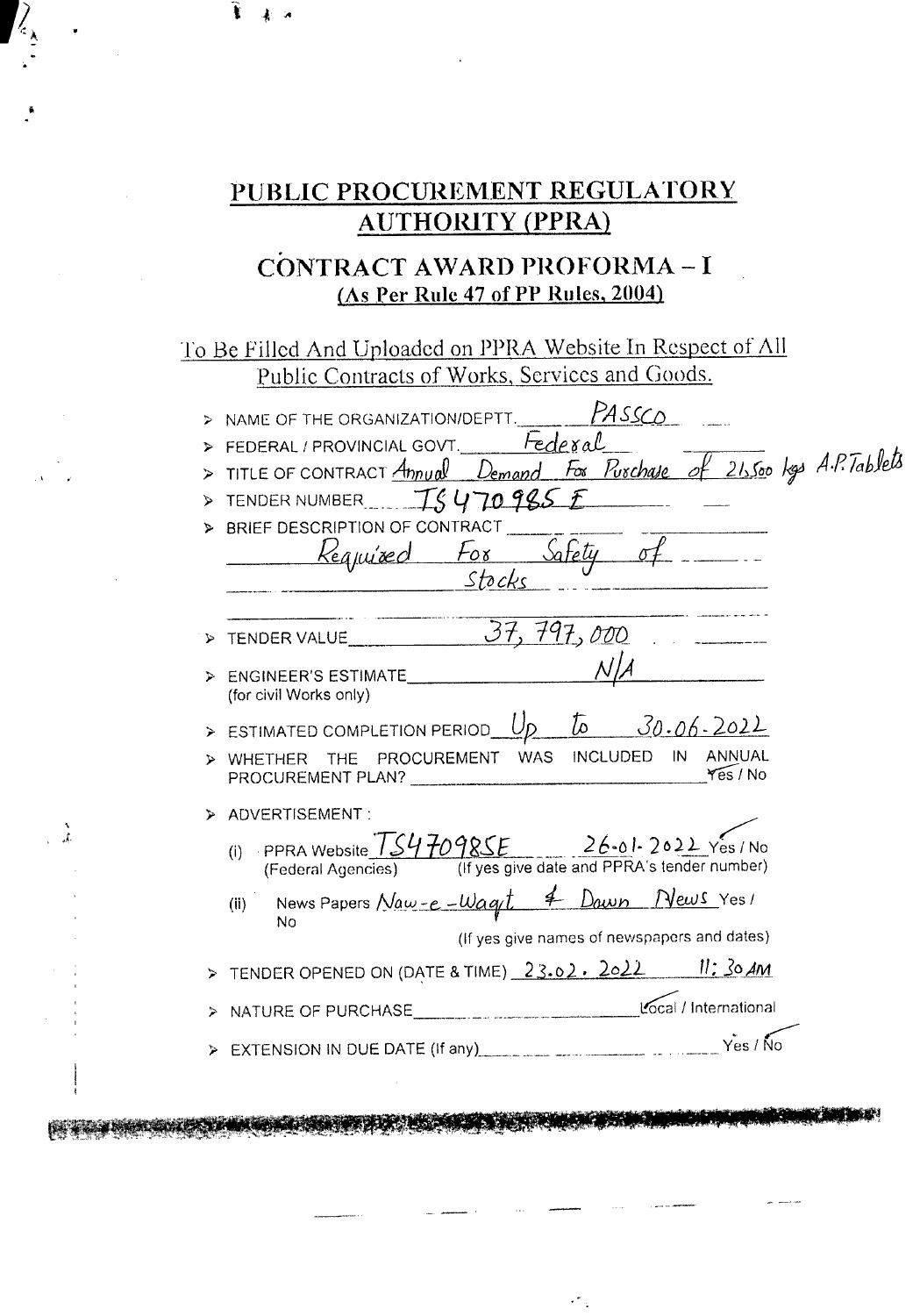> NUMBER OF TENDER DOCUMENTS SOLD  $\sim$  03 (Attach list of Buyers) >- WHETHER QUALIFICATION CRITERIA WAS INCLUDED IN BIDDING/TENDER DOCUMENTS Yes / No (If yes enclose a copy). **p** WHETHER BID EVALUATION CRITERIA<br>WAS INCLUDED IN RIDDING/TENDER DOCUMENTS Yes / No WAS INCLUDED IN BIDDING/TENDER DOCUMENTS (If yes enclose a copy). » WHICH METHOD OF PROCUREMENT WAS USED: - (Tick one) a) b) SINGLE STAGE - TWO ENVELOPE PROCEDURE. c) TWO STAGE BIDDING PROCEDURE. d) TWO STAGE -- TWO ENVELOPE BIDDING PROCEDURE.\_\_\_\_| | SINGLE STAGE - ONE ENVELOPE PROCEDURE TWO STAGE BIDDING PROCEDURE. --------L~ - PLEASE SPECIFY IF ANY OTHER METHOD OF PROCUREMENT WAS ADOPTED WITH BRIEF REASONS (i.e EMERGENCY, DIRECT CONTRACTING, NEGOTIATED TENDERING ETC.) - WHO IS THE APPROVING AUTHORITY  $MD$   $P_{ASSCO}$ ).> WHETHER APPROVAL OF COMPETENT AUTHORITY WAS OBTAINED FOR USING A METHOD OTHER THAN OPEN COMPETITIVE BIDDING. NUMBER OF BIDS RECEIVED  $\overline{\Omega}$ » WHETHER THE SUCCESSFUL BIDDER WAS LOWEST BIDDER\_Yes *I* No

> WHETHER INTEGRITY PACT WAS SIGNED \_\_\_\_\_\_\_\_\_\_\_\_\_\_\_\_\_\_Yes / No

, ,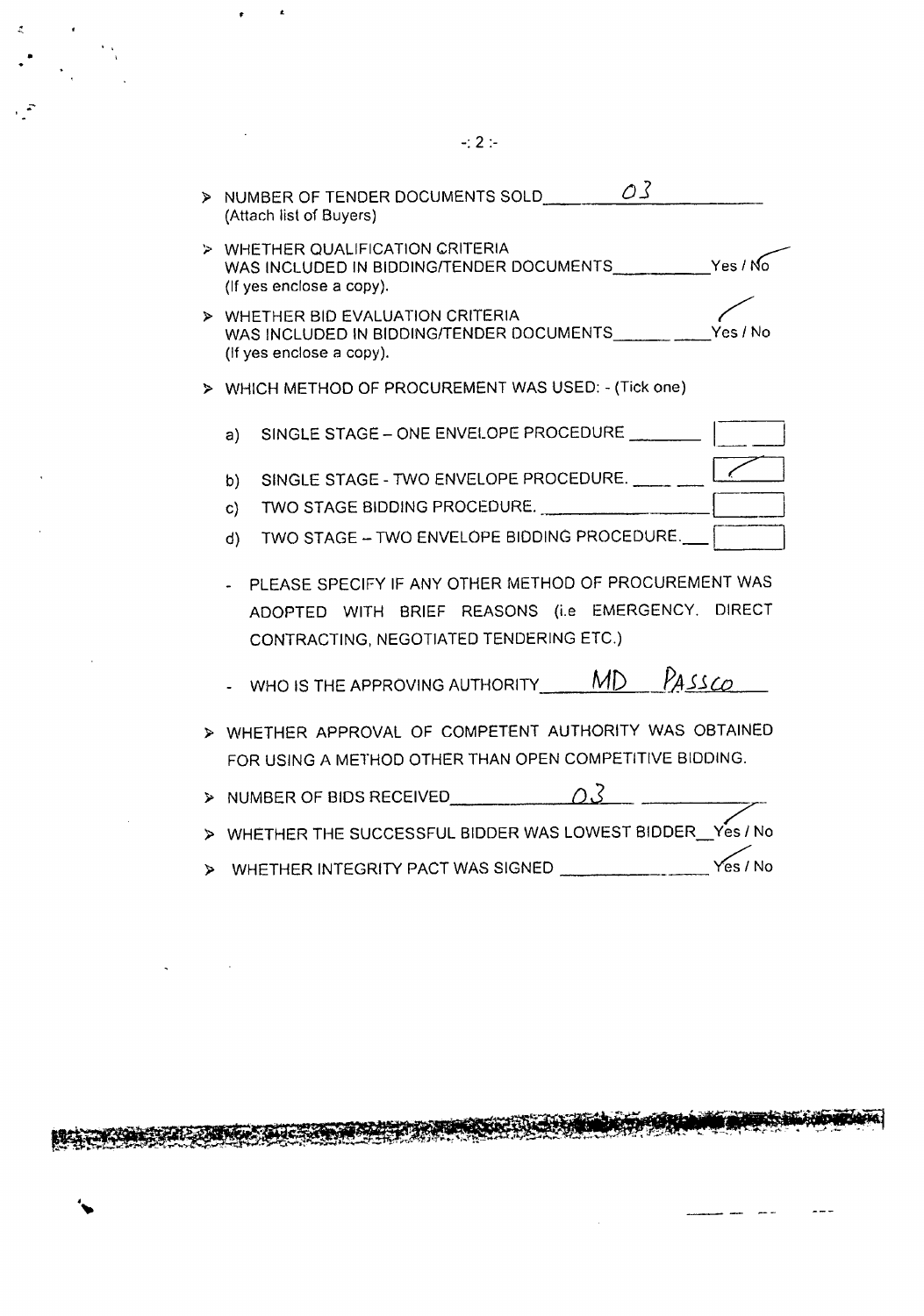# PUBLIC PROCUREMENT REGULATORY **AUTHORITY (PPRA)** (As Per Rule 47 of PP Rules, 2004)

# **CONTRACT AWARD PROFORMA - II**

## To Be Filled And Uploaded on PPRA Website In Respect of All Public Contracts of Works, Services & Goods.

|                       | NUMBER OF BIDDERS PRESENT AT THE TIME<br>OPENING OF BIDS                                                                        |              |        |          |                                                                                                                     | OF |
|-----------------------|---------------------------------------------------------------------------------------------------------------------------------|--------------|--------|----------|---------------------------------------------------------------------------------------------------------------------|----|
|                       | NAME AND ADDRESS OF THE SUCCESSFUL BIDDER<br>1. M/s Agrimore, (Put) Limited, 30-B Selly<br>Hesburopuxa Road Near Jorey Pull, La |              |        |          |                                                                                                                     |    |
| $\prec$               | RANKING OF SUCCESSFUL BIDDER IN EVALUATION REPORT<br>(i.e. 1st, 2nd, 3rd EVALUATED BID).                                        |              | $1$ st |          |                                                                                                                     |    |
| $\blacktriangleright$ | NEED ANALYSIS (Why the procurement was necessary?) ______________                                                               |              |        |          |                                                                                                                     |    |
|                       |                                                                                                                                 | $F_{\alpha}$ |        | of stock |                                                                                                                     |    |
| ⋗                     | IN CASE EXTENSION WAS MADE IN RESPONSE TIME, WHAT WERE THE<br>REASONS (Briefly describe)                                        |              |        |          | .<br>W Jacoba word in the spiritualistic contractor of the companion and the companion of the state of the state of |    |
|                       |                                                                                                                                 |              |        |          |                                                                                                                     |    |

<u>ren sin Bai</u>

 $\bar{z}$ 

 $\pm$ 

 $\overline{1}$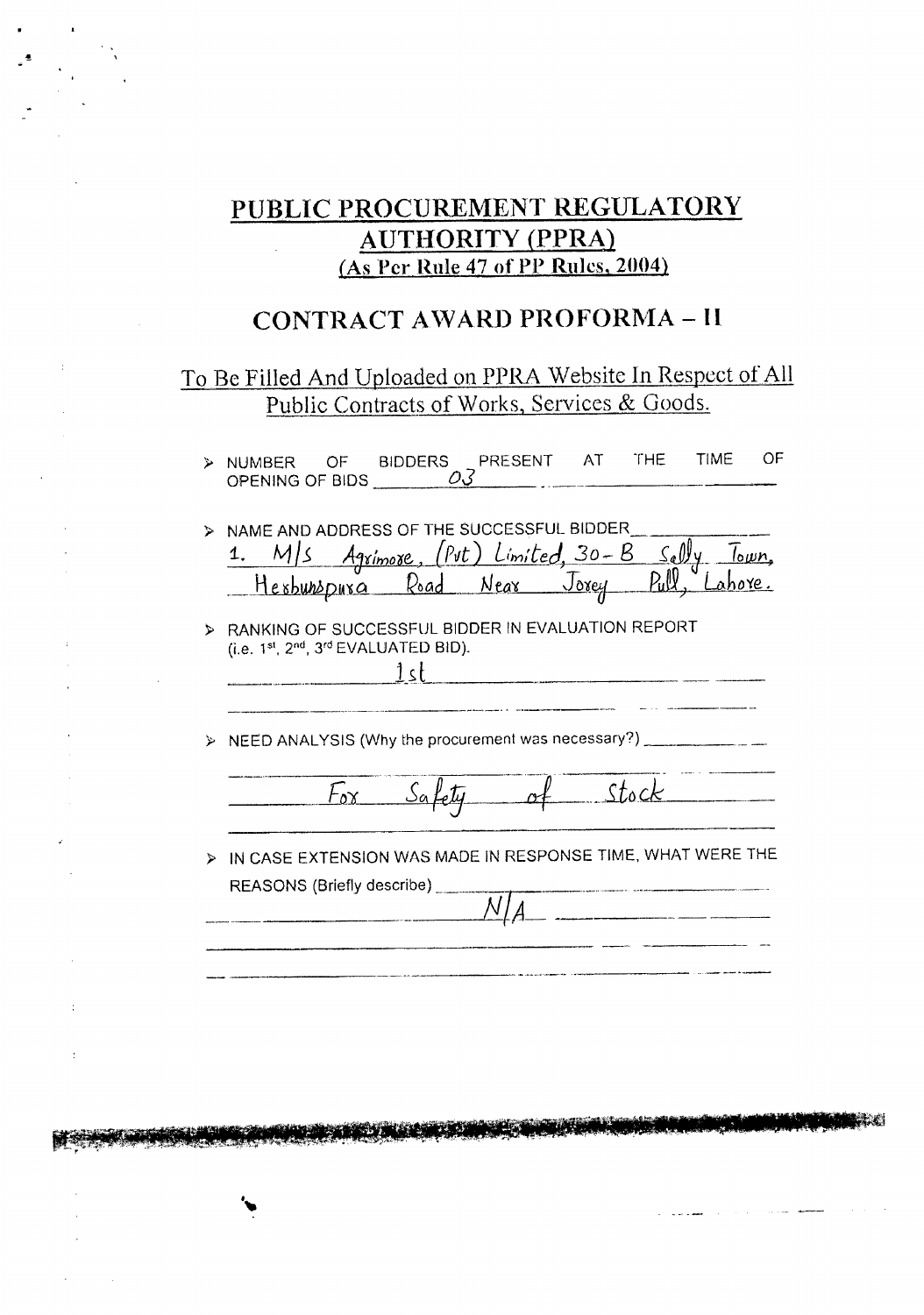|    | WHETHER NAMES OF THE BIDDERS AND THEIR PRICES WERE READ                                                                                 |          |
|----|-----------------------------------------------------------------------------------------------------------------------------------------|----------|
|    | > DATE OF CONTRACT SIGNING 10.3.2022<br>(Attach a copy of agreement)                                                                    |          |
|    | $\triangleright$ CONTRACT AWARD PRICE $\sqrt{758}$<br>$P$ er                                                                            |          |
|    | > WHETHER COPY OF EVALUATION REPORT GIVEN TO ALL<br>(Attach copy of the bid evaluation report)                                          | res / No |
|    | ANY COMPLAINTS RECEIVED <b>AND THE COMPLAINTS</b><br>(If yes result thereof)                                                            | Yes / No |
| A. | ANY DEVIATION FROM SPECIFICATIONS GIVEN<br>IN THE TENDER NOTICE/DOCUMENTS_____________________________Yes / No<br>(If yes give details) |          |
| ↘  | DEVIATION FROM QUALIFICATION CRITERIA WELL WAS ARRESTED.<br>(If yes give details)                                                       |          |
|    | SPECIAL CONDITIONS, IF Any<br>(Give Brief Description)                                                                                  |          |

[F.No.2/1/2008PPRA-RA.III]

.<br>Mat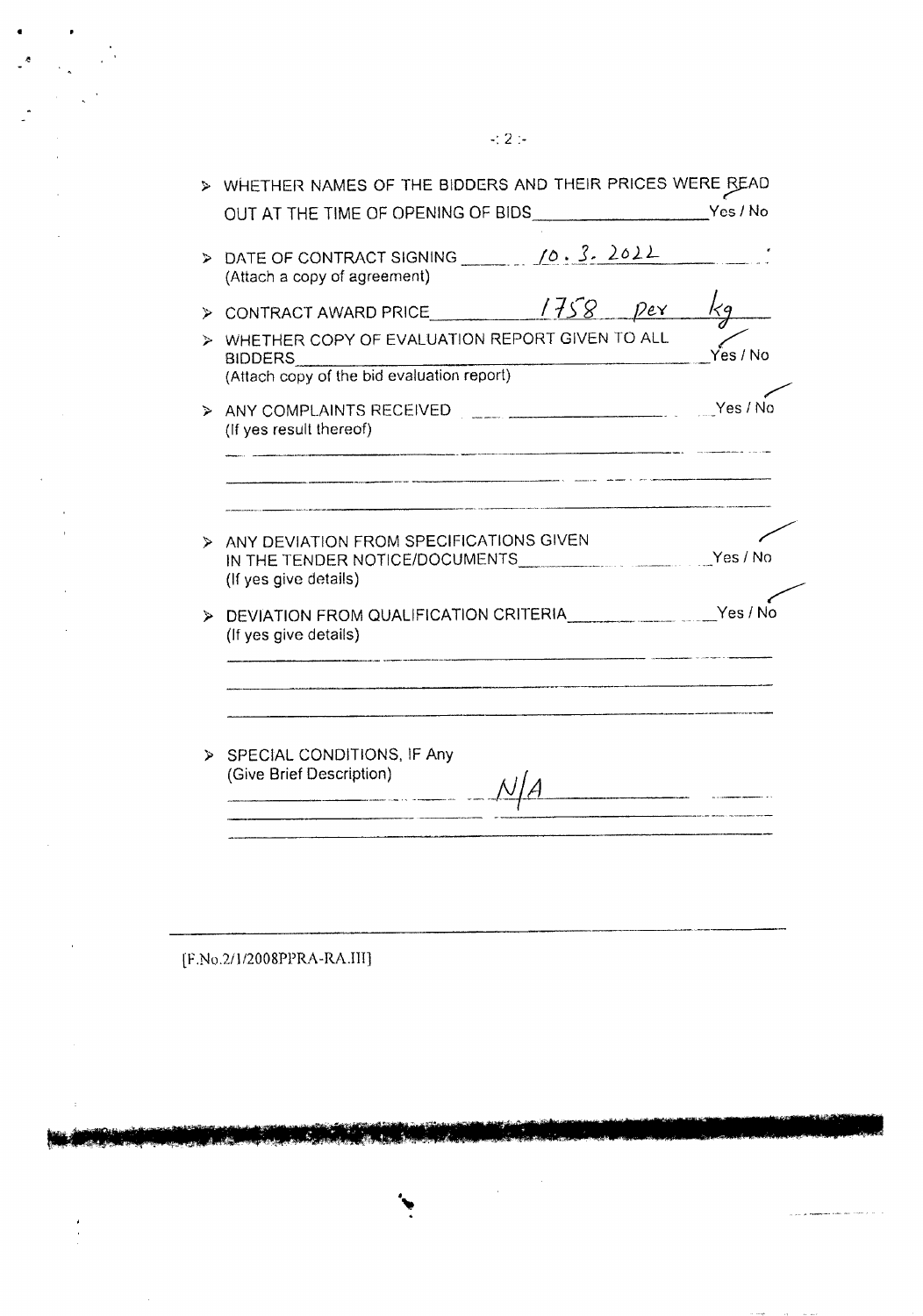|       | Party Detail             | Receipt# |
|-------|--------------------------|----------|
| Sr.NO | <b>Edgro Private Ltd</b> | 27344    |
|       | <b>Z.R Engineering</b>   | 27349    |
|       | Agri More Private Ltd    | 27351    |

 $\hat{\boldsymbol{\beta}}$ 

 $\bar{z}$ 

 $\bar{\alpha}$ 

 $\ddot{\phantom{a}}$ l.

 $\frac{1}{\sqrt{2}}$ 

 $\mathcal{E}$ 

w M. LIAOAS CASH CELL  $D$ AreD. 07/02/22

 $|f_3|$ 

Scanned with CamScanner

 $\bar{\pmb{\cdot}}$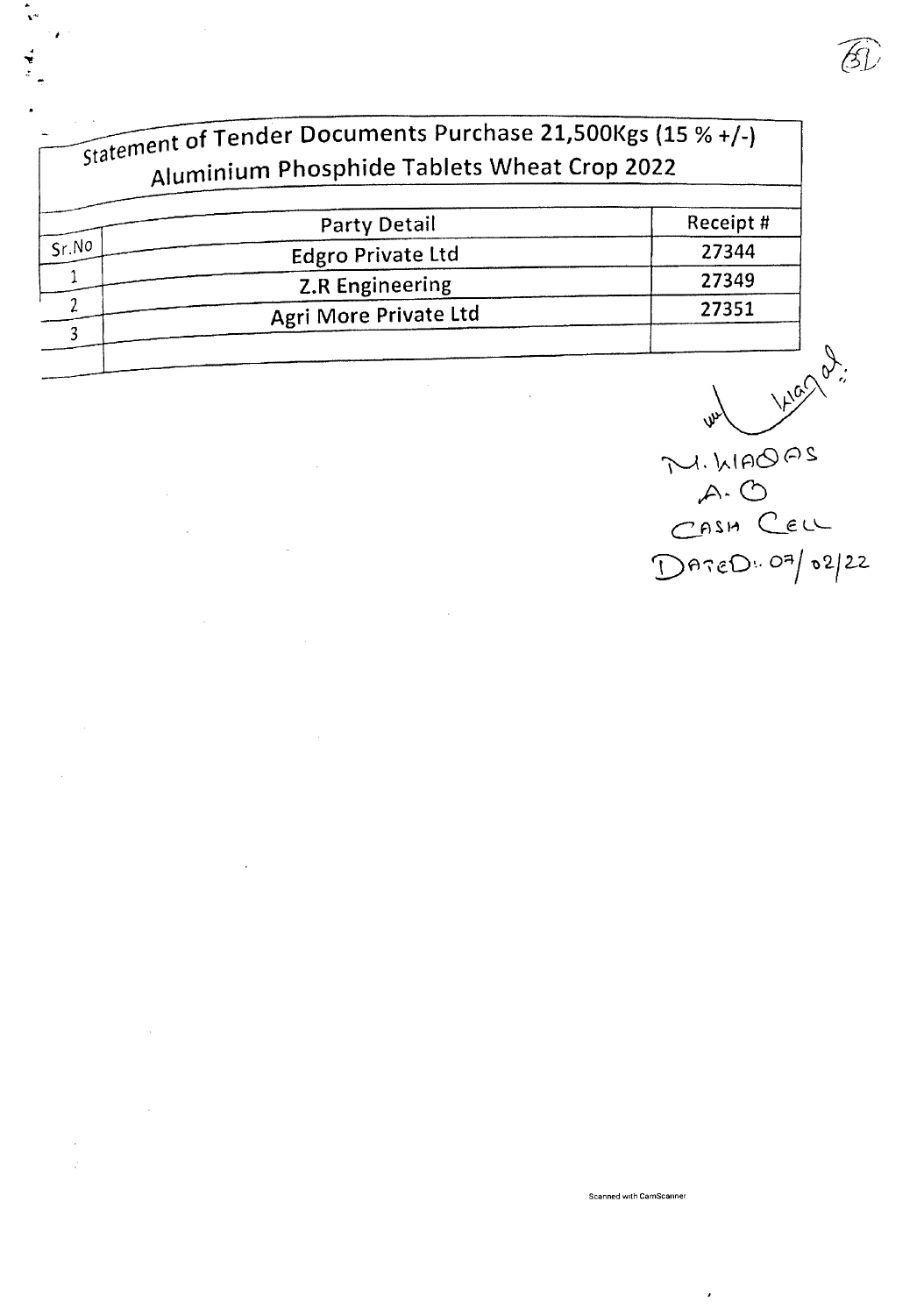After the evaluation and approval of the technical proposal the procuring  $\frac{1}{\text{degree}}$ , shall at a time within the bid validity period, publicly open the financial proposals of the technically accepted bids only. The financial proposal of bids found technically non-responsive shall be returned unopened to the respective bidders.

 $T_{\text{the}}$  bid found to be the most advantageous bid shall be accepted.

i. <sup>12.5</sup> The relevant committee will resolve any issue raised by the bidders, on the 1<sup>2.5</sup> the any issue related to the proceeding often the same have the line spot. Any issue related to the proceeding after the same have concluded, shall not be entertained verbally or in writing.

# EVALUATION OF BIDS

- 13.1 A bid determined as non-responsive will be rejected and will not subsequently be made responsive by the bidder by correction of the nonconformity.
- 13.2 The relevant Committee will evaluate and compare only the bids previously determined to be responsive. The bids will be evaluated as a whole.
- 13.3 It will be examined in detail whether the items offered by the company complies with the Technical specifications as provided in this tender document as per Annex.A. For this purpose, the company's data will be compared with the tender document eligibility and evaluation criteria along with visit to company facilities / offices for physical Inspection.
- 13.4 It will be examined in detail whether the documents comply with the conditions of the tender document. It is expected that no major deviation / stipulation shall be taken by the company / firm.
- $13.5$ <sup>13</sup> Any minor informality or non-conformity or irregularity in the documents, which does not constitute a material deviation, may be waived by PASSCO (if deemed appropriate), provided such waiver does not prejudice or affect the relative ranking of any other company / firm.

## PROCESS TO BE CONFIDENTIAL

;<br>;

- 14.1. No company / firm shall contact PASSCO on any matter relating to its tendering process from the time of opening to the time of tendering announcement.
- 14.2 Any effort by a bidder to influence PASSCO in the evaluation, comparison or selection, decision may result in the rejection of its,bid. **Contract Contract**

## 5. TECHNICAL EVALUATION COMMITTEE (TEC)

- 15.1. The Technical proposal submitted by the bidder will be evaluated against the aforementioned technical requirements bya Technical Evaluation Committee constituted by Commercial Wing.  $\cdots$  .
	- 15.2 Furthermore the Committee will take all appropriate measures/actions as  $\blacksquare$  deemed fit to complete the assigned task.

## 16. AWARD CRITERIA & PASSCO's RIGHT

- 16.1 The contract will be awarded to most advantageous bidder as per PPRA rules
	- provided that such bidders have been determined to be technically qualified .to satisfactorily perform the contract. The selected company will have to furnish a performance security in shape of banking instruments except CDR/SDR  $\oslash$  5% of total bid price in addition to 2% of the tendered value already deposited as bid security/earnest money valid till completion of contract.

Scanned with CarnScanner

 $\ddot{\phantom{a}}$  $\label{eq:2.1} \begin{split} \mathcal{L}_{\mathcal{A}}(\mathbf{P}_{\mathcal{A}}^{\mathcal{A}}(\mathbf{p}_{\mathcal{A}}^{\mathcal{A}})) = \mathcal{L}_{\mathcal{A}}(\mathbf{P}_{\mathcal{A}}^{\mathcal{A}}(\mathbf{p}_{\mathcal{A}}^{\mathcal{A}})) = \mathcal{L}_{\mathcal{A}}(\mathbf{p}_{\mathcal{A}}^{\mathcal{A}}(\mathbf{p}_{\mathcal{A}}^{\mathcal{A}})) = \mathcal{L}_{\mathcal{A}}(\mathbf{p}_{\mathcal{A}}^{\mathcal{A}}(\mathbf{p}_{\mathcal{A}}^{\mathcal{A}}$  $\begin{array}{ll} \mathbf{G} & \mathbf{G} & \mathbf{G} \\ \mathbf{H} & \mathbf{G} & \mathbf{G} & \mathbf{G} \\ \mathbf{H} & \mathbf{G} & \mathbf{G} & \mathbf{G} & \mathbf{G} \\ \mathbf{H} & \mathbf{G} & \mathbf{G} & \mathbf{G} & \mathbf{G} \\ \mathbf{H} & \mathbf{G} & \mathbf{G} & \mathbf{G} & \mathbf{G} \\ \mathbf{H} & \mathbf{G} & \mathbf{G} & \mathbf{G} & \mathbf{G} \\ \mathbf{H} & \mathbf{G} & \mathbf{G} & \mathbf$ 

<sup>,</sup> 0",1,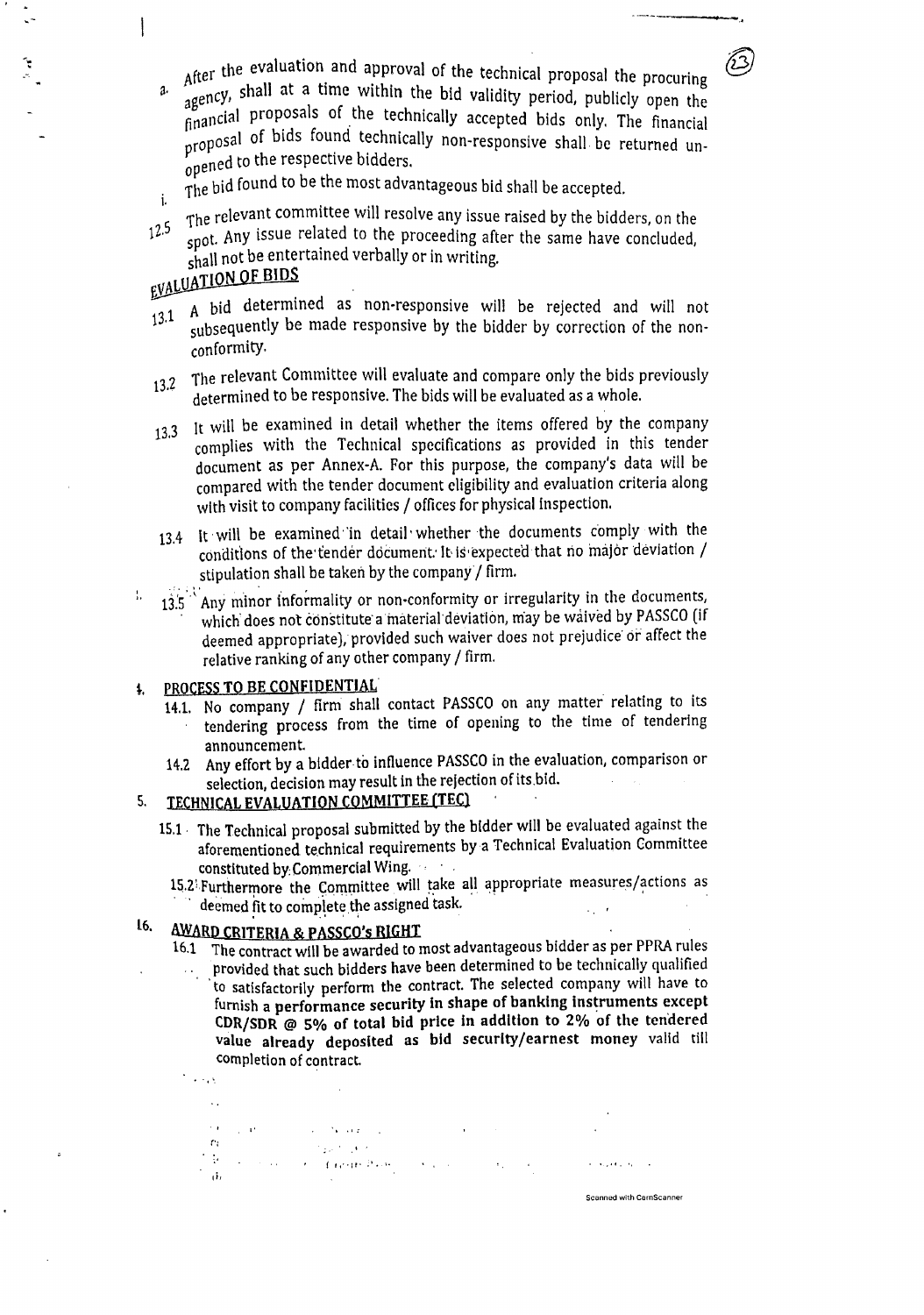#### PURCHASE OF 21,500 KGS A.P TABLETS. subject:-

 $\mathbf{r}$ 

 $\mathcal{L}_{\mathcal{A}}$ 

The committee was constituted by Commercial Wing vide Letter No. 241 dated 27.01.2022 comprising the following offices/officials. Technical committe was constituted to evaluation, analyze, examine & check suitability of technical proposals, evaluation report.

| Muhammad Ayub, DPM (A&I Wing)             |                                                                        | Convener |
|-------------------------------------------|------------------------------------------------------------------------|----------|
| "," "Mr. Shehzad Ali Khan, PI (A&I Wing). |                                                                        | Alember  |
| Mr. Burhan Abbasi, API (Field Wing)       |                                                                        | Member   |
|                                           | The technical committee was assigned task in accordance with following |          |

requirements/criteria set forth for AP Tablets Technical checklist is as under.

| $\sum_{i=1}^{n}$               | <b>Required Documents</b>                                                                                                                                                                                                                                                                                   | 2R              | <b>AGRIMORE</b> | <b>EDGRO</b>                                                                          |
|--------------------------------|-------------------------------------------------------------------------------------------------------------------------------------------------------------------------------------------------------------------------------------------------------------------------------------------------------------|-----------------|-----------------|---------------------------------------------------------------------------------------|
|                                | Application letter of<br>Intent for                                                                                                                                                                                                                                                                         | Provided        | Provided        | Provided                                                                              |
| Ċ,                             | participation in tendering process.<br>Firms must have valid experience in<br>supplying of "Aluminum Phosphide<br>Tablets" to public / private sector                                                                                                                                                       | Provided        | Provided        | Relevant<br>experience Not<br>Provided                                                |
| 3.                             | organizations<br>Provide 2 samples of A.P. Tablets as<br>required specifications<br>tor<br>per<br>Laboratory Test.                                                                                                                                                                                          | Provided        | Provided        | Provided                                                                              |
| 4.                             | Firm must attach valid bank statement<br>in original showing financial stability<br>$\frac{1}{2}$ of the firm.                                                                                                                                                                                              | Provided        | Provided        | Provided                                                                              |
| $\mathcal{S}$                  | Copy of Income Tax / Sales Tax<br>Registration                                                                                                                                                                                                                                                              | Provided        | Provided        | Provided                                                                              |
| 6                              | Fresh Certificate from Manufacturers.                                                                                                                                                                                                                                                                       | Provided        | Provided        | Provided                                                                              |
| 7.                             | Registration certificate, registered<br>with the Government of Pakistan in<br>terms of Agricultural Pesticides<br>Ordinance 1971.                                                                                                                                                                           | Provided        | Provided        | Provided<br>(on another s)<br>company name)<br>in the name of<br><b>Nokon Pvt.Ltd</b> |
| S.                             | Copy of authorized dealership or<br>distributorship or manufacturers<br>firms certificate.                                                                                                                                                                                                                  | Provided        | Provided        | Provided                                                                              |
| 9                              | Office details at Lahore and other cities<br>(if<br>Phone<br>applicable)<br>with<br>Numbers/Addresses.                                                                                                                                                                                                      | Provided        | Provided        | Provided                                                                              |
| 10 <sup>°</sup>                | Affidavit on Stamp Paper of Rs. 100/-<br>$\frac{1}{3}$ that the firm is not black listed by any<br>Government<br>$\prime$<br>Semi Government<br>Department as per Specimen at<br>Anney-B.                                                                                                                   | Provided        | Provided        | Provided                                                                              |
| $\mathbf{H}$                   | Certificate on company's letterhead<br>that the firm would supply Aluminum<br>Phosphide Tablets" For Wheat Crop<br>2021.                                                                                                                                                                                    | Provided        | Provided        | Provided                                                                              |
| $ 2\rangle$<br>13 <sup>7</sup> | Noncompliance to the supply of<br>required quantity may result in<br>immediate<br>termination<br>of<br>"Acceptance/Supply<br>Order/<br>Agreement " leading to forfeiture of<br>earnest money / performance security<br>and blacklisting of firm<br><u>Specimen at Annex-C.</u><br>as per<br>Lab Test Report | Provided        | Provided        | Provided                                                                              |
|                                |                                                                                                                                                                                                                                                                                                             | AS per<br>specs | AS per<br>specs | Not as per specs.                                                                     |

Scanned with CamScanner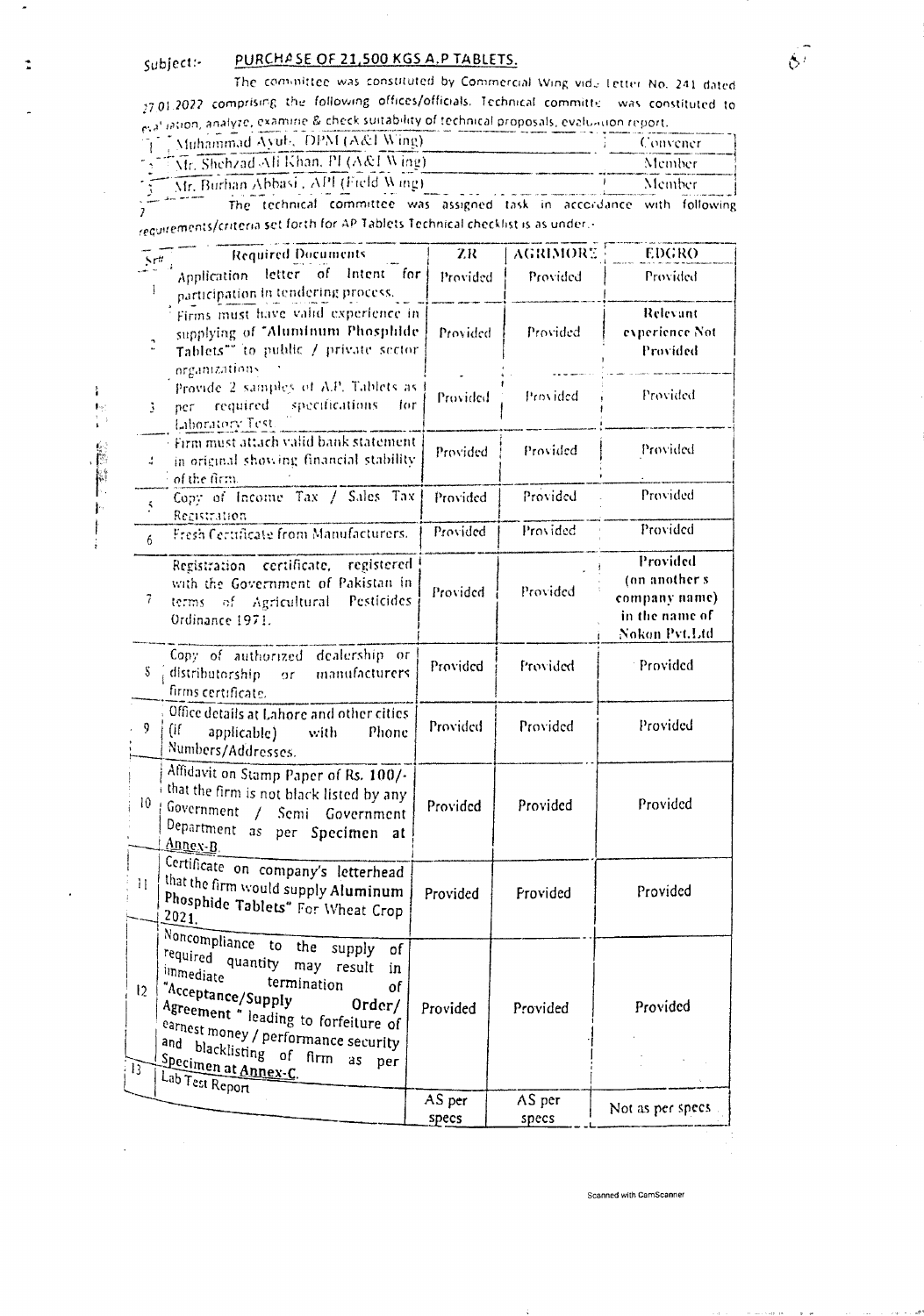$3.$  The committee technically evaluated and analyzed the documents and samples provided by all parties were sent to Pakistan Council of Scientific & Industrial Research (PCSIR) Lahore for laboratory tests and lab test reports received on 17.02.2022. The technical evaluation report <sub>along</sub>with original lab test reports are forwarded herewith for further necessary action, please.

 $\overbrace{\phantom{aaaaa}}^{\phantom{aaaaa}}$ 

Mr. Shchzad Ali Khan PI /r~.&IJWing , , Membe

(Bé

Mr. Burhan Ali API/Field Wing Member

Scanned with CamScanner

---~-'~~

DPM (A&I) Convener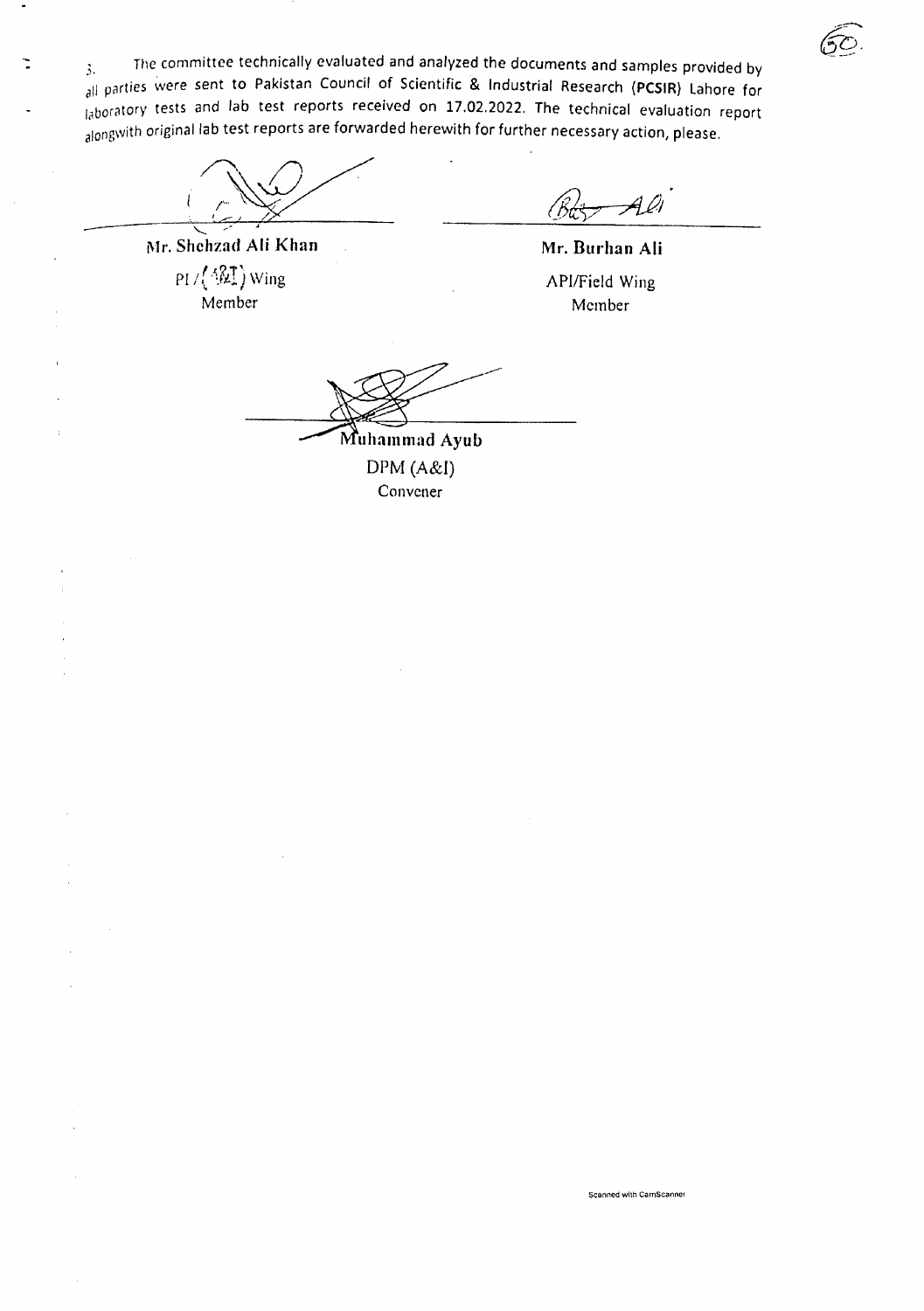## UI IHK IUWIIN III II UIII UA



This agreement is made on 10.03.2022 at Lahore between M/S Pakistan Agricultural Storage & Services Corporation Limited, having its registered office at 11 - Kashmir Road, Lahore through General Manager Commercial (hereinafter referred to as "BUYER" which term wherever the context so permits includes its successors in office legal representatives, assigns etc.) of the first party.

AND M/S Agrimore, (Pvt) Limited 30-B Sally Town, Herbancepura Road Near Jorray Pull, Lahore, referred to as "SELLER" which term wherever the context so permits includes its successors in office, legal representative and assigns etc.) of the second party.

WHEREAS the seller has offered to supply 21,500 Kgs Aluminum Phosphide Tablets (15% +/-) on discretion of PASSCO @ Rs1,758/-(Rupees One Thousand Seven Hundred Fifty Eight-Only) per Kg on delivered basis at PASSCO Godowns Khanewal, subject to terms and conditions contained hereunder.

This Agreement will come into force with immediate effect and shall remain operative till I. 30.06.2022 including LD period.

During above period the Seller shall supply 21,500 Kgs (15% +/-) Aluminium Phosphide Tablets (fresh stock) on discretion of PASSCO of the given specifications @ Rs.1,758/-(Rupces One Thousand Seven Hundred Fifty Eight Only) per Kg on delivered basis inclusive of all taxes, duties & charges etc. at PASSCO Godowns Khanewal upto 15.06.2022. Unloading charges at the destination will be borne by the Supplier. Schedule given below:-

|       | Upto 15.06.2022 |  | 21,500 Kgs |
|-------|-----------------|--|------------|
| Total |                 |  | 21,500 Kgs |

SPECIFICATIONS:

Aluminum Phosphide Tablets shall mainly be composed of extra pure finely ground Aluminum Phosphide together with a compound, which shall be added to prevent self-combustion. Each tablet shall possess the following characteristics. The material shall consist essentially of Aluminum Phosphide as active ingredient with suitable fire retardant and binding material and shall be in the form of tablets:-



Scanned with CamScanner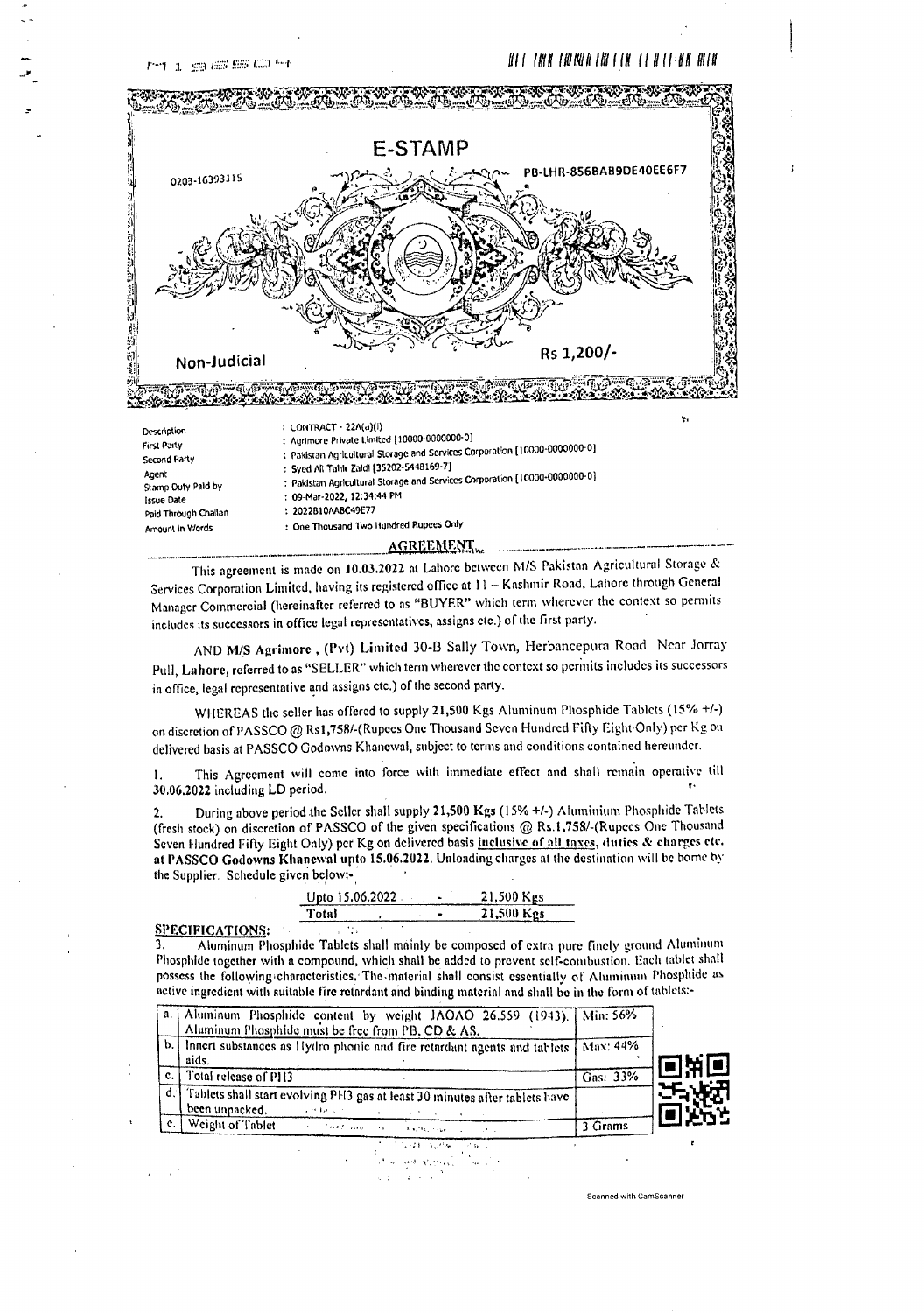|  | Evolving of PH3 gas shall stop after 120 hours of un-packing of tablets. Ash must be                                                                                                                    |  |
|--|---------------------------------------------------------------------------------------------------------------------------------------------------------------------------------------------------------|--|
|  | $\frac{1}{2}$ free of PB, CD & AS.                                                                                                                                                                      |  |
|  | Tablets when exposed to atmospheric humidity and temperature shall not show any<br>evidence of spontaneous combustion. The composition of the tablets shall include a<br>suitable fire-retarding agent. |  |
|  | The tablets must be resistant against abrasion and shall not be in a broken condition<br>$\perp$ when un-packed.                                                                                        |  |

Shelf life: The Shelf life of the store should not be less than twenty months from the date of delivery  $\Delta$ of consignment.

Packing: The tablets shall be packed in tins containing 333/500 tablets each and 20/14 .5. bottles/flasks shall be packed in one carton. Each bottle shall be stippered with air-tight non-reactive plastic stippers and packed in one heavy overseas carton with heavy polythene liners. Alternatively manufacturer standard packing shall also be accepted.

The Seller has deposited Financial instruments Rs.800,000/- vide BC No. 08977848 dated  $6.$ 04.02.2022 and Rs.1,845,790 vide BC No. 02757546 dated 09.03.2022 totaling to Rs. 2.645,790/-(Rupees Twenty Six Lac Forty Five Thousand Seven Hundred And Ninety Only) as Security at the rate of 7% of the contract value. The same will be refunded on successful supply of contracted quantity.

## INSPECTION / TEST.

Inspection of goods will be carried out by a committee constituted by Commercial Wing PASSCO  $7.$ and Representative of supplier within 3 days on receipt who will ascertain the general condition of the containers. If the bottles/packing material is fit/OK (airtight) tablets are not in broken condition/without ash then the board will draw one representative sample from each batch and will be got tested from any Government laboratory as the buyer may deem fit, Lab test report to be communicated to GM (Commercial) immediately. Lab test charges will be borne by the Seller. If stocks through visual inspection are not found according to the standard/specifications as laid in the contract the Convener Committee will inform the supplier as well as to GM (Commercial) of the observation of visual inspection. If the visual inspection report is negative, the stocks will not be accepted. The stock will only be accepted in case the visual inspection report as well as Lab test reports are found fit/ok.

100% payment will be made within 15 days of the date of receipt of the bill duly supported by 8. original goods receipt advice (pink colour), inspection report, laboratory test report and Sales Tax Invoice. Supplier will be required to replace the stocks found below specifications without any 9. compensation at the same destination within the delivery period/schedule.

In case of late delivery, PASSCO will charge Late Delivery (LD) charges at the rate of 2% of the  $10.$ cost of A P Tablets for the delay of each 10 days or part thereof provided they are delivered within 20 days of the last date of delivery as laid down in the schedule.

In case the supplier sells the goods on lower rates than PASSCO contracted rates to any other  $\Pi$ agency during the currency of agreement, the lesser/reduced rates i.e. difference of price will be paid by the supplier to PASSCO.

In case supplier fails to deliver the agreed quantity of Aluminum Phosphide Tablets or part thereof  $12.$ beyond 20 days of the final delivery date in respect of any consignment/schedule, PASSCO may rescind the agreement, forfeit security deposited. Additionally PASSCO may purchase defaulted quantity of  $\Lambda$  P Tablets at risk and cost basis, in that case, extra expenses incurred by PASSCO shall be recoverable from the defaulting supplier either from pending bills, payments and dues/security or through legal re-course.

Say as provided herein-above in case of violation of any term or condition of this agreement, on  $\vert 3 \vert$ the part of seller, the buyer may confiscate the performance money/security and procure the consignment or part thereof at the risk and cost of the seller.

No claim on account of fluctuation in International/Local market rates, which may arise out of any  $14.$ cause, shall be entertained, provided always that in the event leaving of any duty or tax on the goods is imposed, increased, decreased or remitted, the Seller shall not be entitled to add to the said price any amount arising out of such imposition or increase.

If second party (Seller) violates any terms & condition of this agreement, it is sole prerogative of  $15<sub>1</sub>$ PASSCO authority to forfeit security amount and rescind the agreement.

#### 16, **FORCE MAJEURE**

- Force majeure shall mean any event, act or other circumstances not being an event, act or  $16.1$ circumstance under the control of the PASSCO or of the Firm i.e, Earthquake, Flood, or any other Severe Climatic circumstances. Non-availability of material and those items ancillary material or any other event leads towards clear negligence of the Firm shall not constitute Force majeure.
	- 16.2 If by reasons of Force Majeure, the items cannot be delivered by the due delivery date, then the delivery date may be extended on the written request of supplier Except in extreme circumstances that may be granted by MD PASSCO on case to case basis.